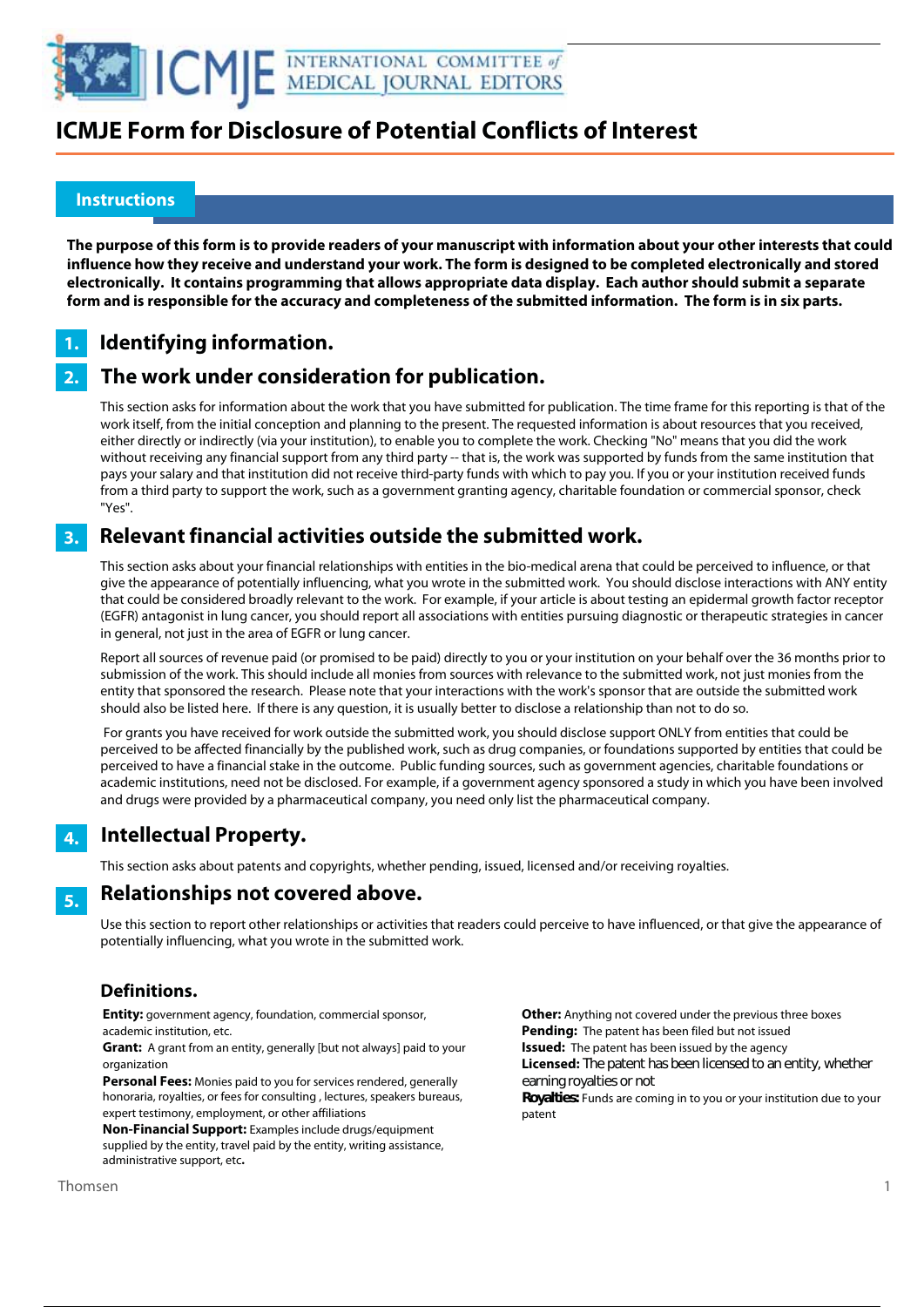

| <b>Section 1.</b><br><b>Identifying Information</b>                                                                                                                                                                                                                                                                                                                                                                                                                       |                                                           |                          |  |  |  |  |  |  |
|---------------------------------------------------------------------------------------------------------------------------------------------------------------------------------------------------------------------------------------------------------------------------------------------------------------------------------------------------------------------------------------------------------------------------------------------------------------------------|-----------------------------------------------------------|--------------------------|--|--|--|--|--|--|
| 1. Given Name (First Name)<br>Bo Schneider Vohra                                                                                                                                                                                                                                                                                                                                                                                                                          | 2. Surname (Last Name)<br>Thomsen                         | 3. Date<br>31-March-2020 |  |  |  |  |  |  |
| 4. Are you the corresponding author?                                                                                                                                                                                                                                                                                                                                                                                                                                      | $\vert\bm{\checkmark}\vert$ Yes<br>No                     |                          |  |  |  |  |  |  |
| 5. Manuscript Title<br>Postpartum Hypoglykæmi hos barn af far med diabetes af MODY typen                                                                                                                                                                                                                                                                                                                                                                                  |                                                           |                          |  |  |  |  |  |  |
| 6. Manuscript Identifying Number (if you know it)<br>UFL-01-20-0005                                                                                                                                                                                                                                                                                                                                                                                                       |                                                           |                          |  |  |  |  |  |  |
| <b>Section 2.</b><br><b>The Work Under Consideration for Publication</b><br>Did you or your institution at any time receive payment or services from a third party (government, commercial, private foundation, etc.) for<br>any aspect of the submitted work (including but not limited to grants, data monitoring board, study design, manuscript preparation,<br>statistical analysis, etc.)?<br>Are there any relevant conflicts of interest?<br>$\sqrt{ }$ No<br>Yes |                                                           |                          |  |  |  |  |  |  |
| <b>Section 3.</b>                                                                                                                                                                                                                                                                                                                                                                                                                                                         | Relevant financial activities outside the submitted work. |                          |  |  |  |  |  |  |
| Place a check in the appropriate boxes in the table to indicate whether you have financial relationships (regardless of amount<br>of compensation) with entities as described in the instructions. Use one line for each entity; add as many lines as you need by<br>clicking the "Add +" box. You should report relationships that were present during the 36 months prior to publication.<br>Are there any relevant conflicts of interest?<br>  No<br>Yes               |                                                           |                          |  |  |  |  |  |  |
| <b>Section 4.</b>                                                                                                                                                                                                                                                                                                                                                                                                                                                         | <b>Intellectual Property -- Patents &amp; Copyrights</b>  |                          |  |  |  |  |  |  |

Do you have any patents, whether planned, pending or issued, broadly relevant to the work?  $\Box$  Yes  $\Box$  No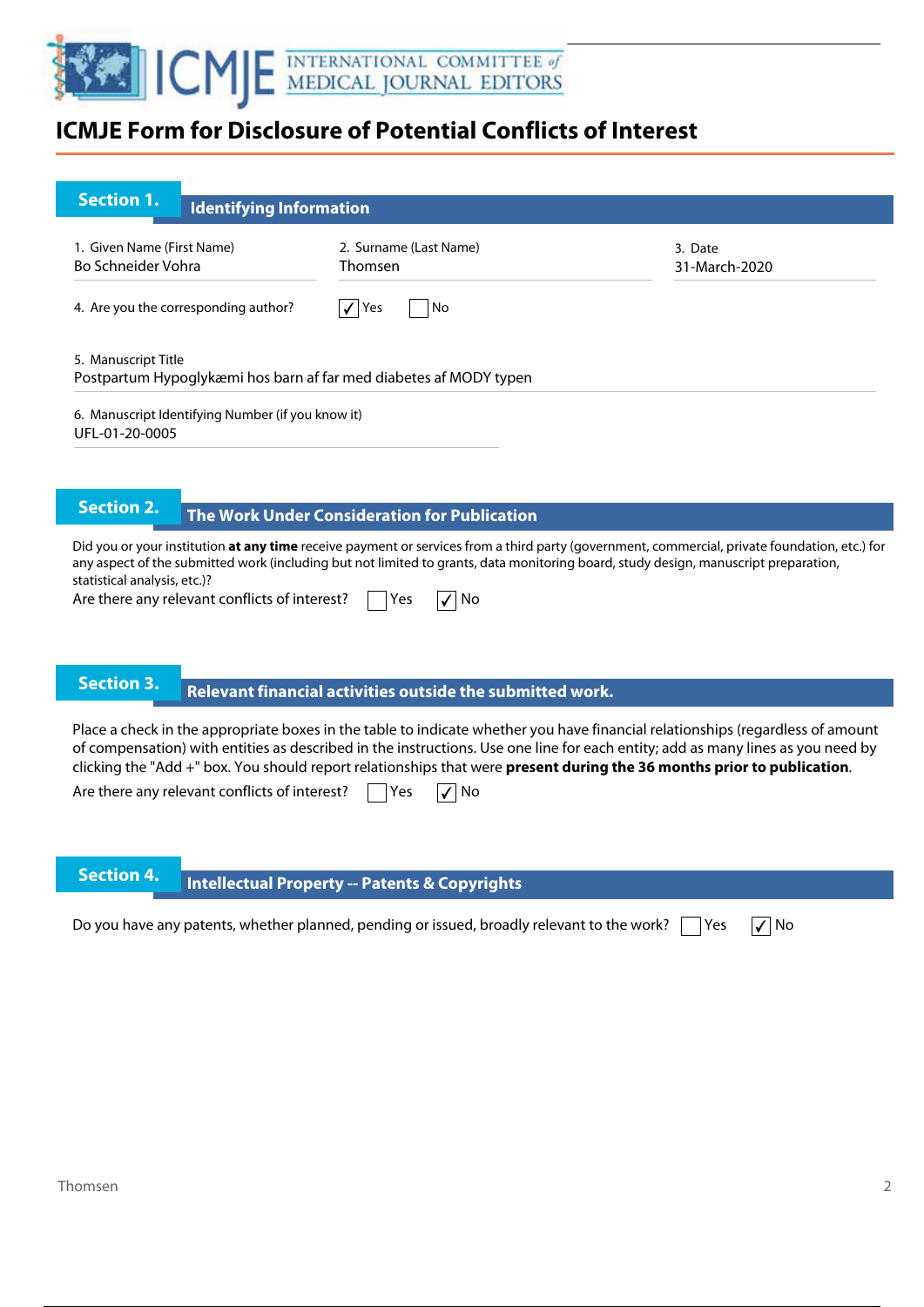

# **Section 5.** Relationships not covered above

Are there other relationships or activities that readers could perceive to have influenced, or that give the appearance of potentially influencing, what you wrote in the submitted work?

Yes, the following relationships/conditions/circumstances are present (explain below):

 $\sqrt{\sqrt{}}$  No other relationships/conditions/circumstances that present a potential conflict of interest

At the time of manuscript acceptance, journals will ask authors to confirm and, if necessary, update their disclosure statements. On occasion, journals may ask authors to disclose further information about reported relationships.

## **Section 6. Disclosure Statement**

Based on the above disclosures, this form will automatically generate a disclosure statement, which will appear in the box below.

Dr. Thomsen has nothing to disclose.

## **Evaluation and Feedback**

Please visit http://www.icmje.org/cgi-bin/feedback to provide feedback on your experience with completing this form.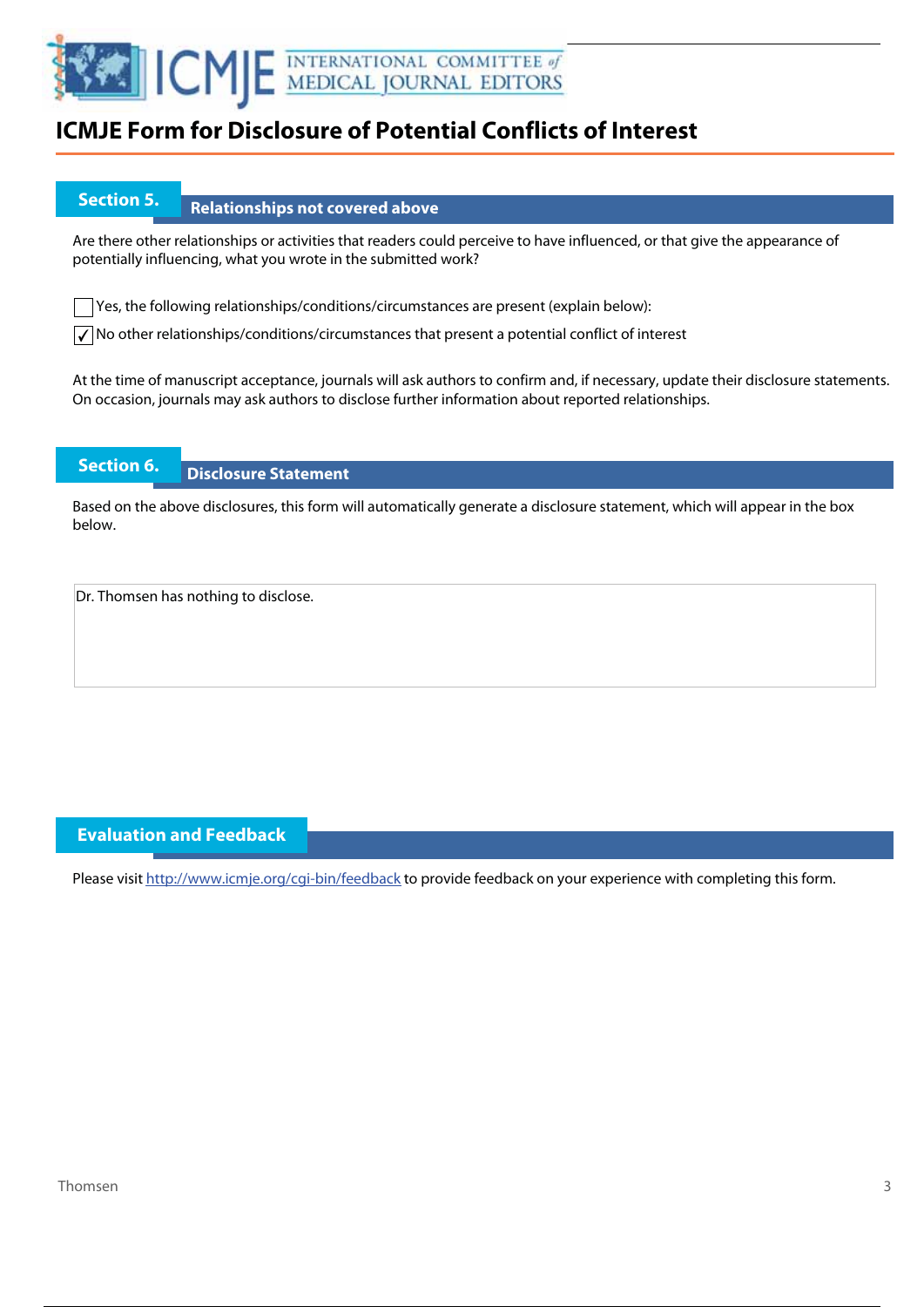

## **Instructions**

l

**The purpose of this form is to provide readers of your manuscript with information about your other interests that could influence how they receive and understand your work. The form is designed to be completed electronically and stored electronically. It contains programming that allows appropriate data display. Each author should submit a separate form and is responsible for the accuracy and completeness of the submitted information. The form is in six parts.** 

#### **Identifying information. 1.**

### **The work under consideration for publication. 2.**

This section asks for information about the work that you have submitted for publication. The time frame for this reporting is that of the work itself, from the initial conception and planning to the present. The requested information is about resources that you received, either directly or indirectly (via your institution), to enable you to complete the work. Checking "No" means that you did the work without receiving any financial support from any third party -- that is, the work was supported by funds from the same institution that pays your salary and that institution did not receive third-party funds with which to pay you. If you or your institution received funds from a third party to support the work, such as a government granting agency, charitable foundation or commercial sponsor, check "Yes".

### **Relevant financial activities outside the submitted work. 3.**

This section asks about your financial relationships with entities in the bio-medical arena that could be perceived to influence, or that give the appearance of potentially influencing, what you wrote in the submitted work. You should disclose interactions with ANY entity that could be considered broadly relevant to the work. For example, if your article is about testing an epidermal growth factor receptor (EGFR) antagonist in lung cancer, you should report all associations with entities pursuing diagnostic or therapeutic strategies in cancer in general, not just in the area of EGFR or lung cancer.

Report all sources of revenue paid (or promised to be paid) directly to you or your institution on your behalf over the 36 months prior to submission of the work. This should include all monies from sources with relevance to the submitted work, not just monies from the entity that sponsored the research. Please note that your interactions with the work's sponsor that are outside the submitted work should also be listed here. If there is any question, it is usually better to disclose a relationship than not to do so.

 For grants you have received for work outside the submitted work, you should disclose support ONLY from entities that could be perceived to be affected financially by the published work, such as drug companies, or foundations supported by entities that could be perceived to have a financial stake in the outcome. Public funding sources, such as government agencies, charitable foundations or academic institutions, need not be disclosed. For example, if a government agency sponsored a study in which you have been involved and drugs were provided by a pharmaceutical company, you need only list the pharmaceutical company.

#### **Intellectual Property. 4.**

This section asks about patents and copyrights, whether pending, issued, licensed and/or receiving royalties.

## **Relationships not covered above.**

Use this section to report other relationships or activities that readers could perceive to have influenced, or that give the appearance of potentially influencing, what you wrote in the submitted work.

## **Definitions.**

**Entity:** government agency, foundation, commercial sponsor, academic institution, etc.

**Grant:** A grant from an entity, generally [but not always] paid to your organization

**Personal Fees:** Monies paid to you for services rendered, generally honoraria, royalties, or fees for consulting , lectures, speakers bureaus, expert testimony, employment, or other affiliations

**Non-Financial Support:** Examples include drugs/equipment supplied by the entity, travel paid by the entity, writing assistance, administrative support, etc**.**

**Other:** Anything not covered under the previous three boxes **Pending:** The patent has been filed but not issued **Issued:** The patent has been issued by the agency **Licensed:** The patent has been licensed to an entity, whether the contract of the contract of the contract of the contract of the contract of the contract of the contract of **Royalties:** Funds are coming in to you or your institution due to your patent

**5.**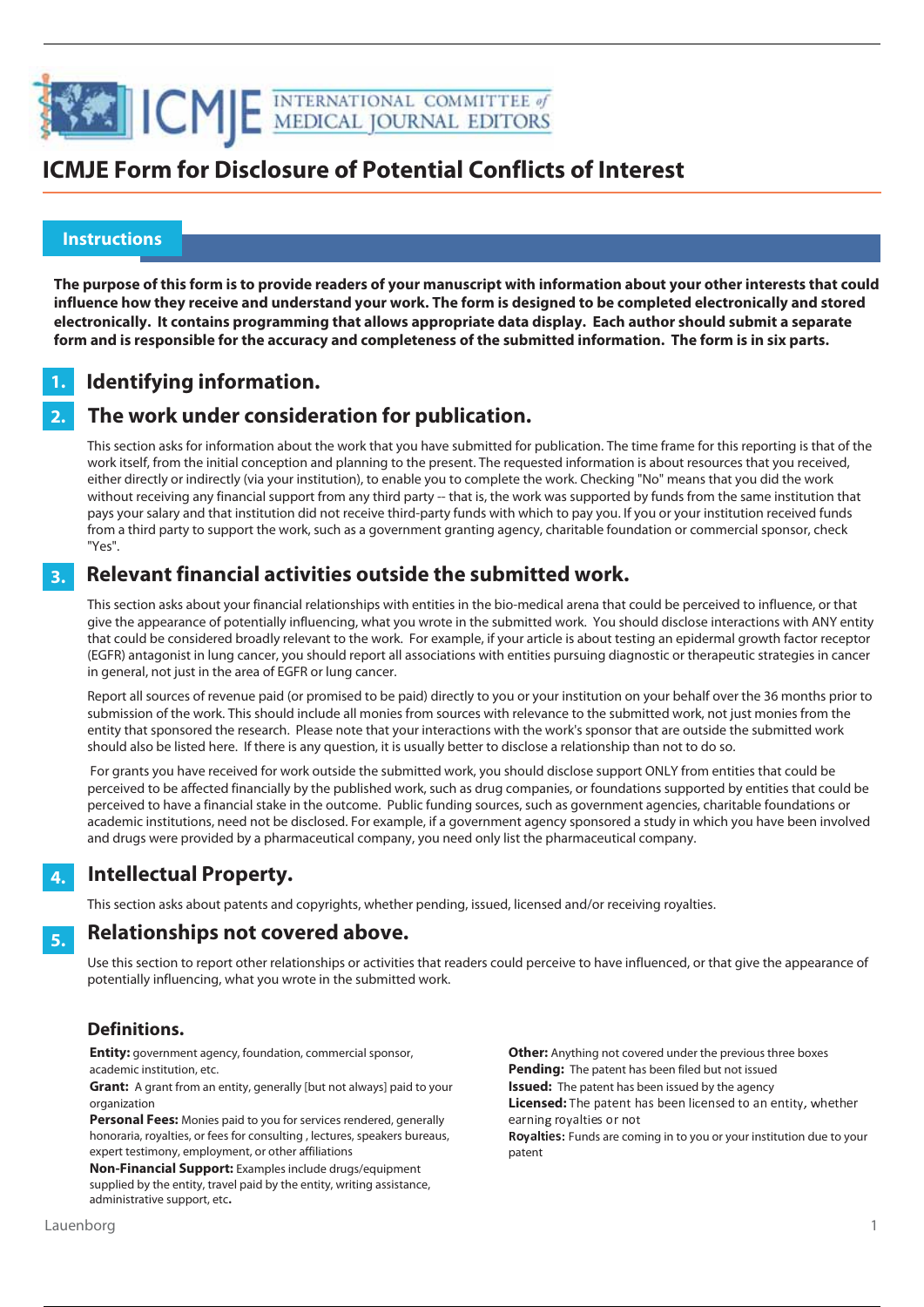

| <b>Section 1.</b>                                                                                                                                                                                                                                                                                                                                                                                                                                         | <b>Identifying Information</b>                    |                                                                   |                                                                                                                         |  |  |  |
|-----------------------------------------------------------------------------------------------------------------------------------------------------------------------------------------------------------------------------------------------------------------------------------------------------------------------------------------------------------------------------------------------------------------------------------------------------------|---------------------------------------------------|-------------------------------------------------------------------|-------------------------------------------------------------------------------------------------------------------------|--|--|--|
| 1. Given Name (First Name)<br>Jeannet                                                                                                                                                                                                                                                                                                                                                                                                                     |                                                   | 2. Surname (Last Name)<br>Lauenborg                               | 3. Date<br>31-March-2020                                                                                                |  |  |  |
|                                                                                                                                                                                                                                                                                                                                                                                                                                                           | 4. Are you the corresponding author?              | $\sqrt{ NQ}$<br>Yes                                               | Corresponding Author's Name<br>Bo Schneider Vohra Thomsen                                                               |  |  |  |
| 5. Manuscript Title                                                                                                                                                                                                                                                                                                                                                                                                                                       |                                                   | Postpartum hypoglykæmi hos barn af far med diabetes af MODY-typen |                                                                                                                         |  |  |  |
| UFL-01-20-0005                                                                                                                                                                                                                                                                                                                                                                                                                                            | 6. Manuscript Identifying Number (if you know it) |                                                                   |                                                                                                                         |  |  |  |
|                                                                                                                                                                                                                                                                                                                                                                                                                                                           |                                                   |                                                                   |                                                                                                                         |  |  |  |
| <b>Section 2.</b>                                                                                                                                                                                                                                                                                                                                                                                                                                         |                                                   | The Work Under Consideration for Publication                      |                                                                                                                         |  |  |  |
| Did you or your institution at any time receive payment or services from a third party (government, commercial, private foundation, etc.) for<br>any aspect of the submitted work (including but not limited to grants, data monitoring board, study design, manuscript preparation,<br>statistical analysis, etc.)?<br>Are there any relevant conflicts of interest?<br>No<br>Yes                                                                        |                                                   |                                                                   |                                                                                                                         |  |  |  |
|                                                                                                                                                                                                                                                                                                                                                                                                                                                           |                                                   |                                                                   |                                                                                                                         |  |  |  |
| <b>Section 3.</b>                                                                                                                                                                                                                                                                                                                                                                                                                                         |                                                   | Relevant financial activities outside the submitted work.         |                                                                                                                         |  |  |  |
| Place a check in the appropriate boxes in the table to indicate whether you have financial relationships (regardless of amount<br>of compensation) with entities as described in the instructions. Use one line for each entity; add as many lines as you need by<br>clicking the "Add +" box. You should report relationships that were present during the 36 months prior to publication.<br>Are there any relevant conflicts of interest?<br>No<br>Yes |                                                   |                                                                   |                                                                                                                         |  |  |  |
| <b>Section 4.</b>                                                                                                                                                                                                                                                                                                                                                                                                                                         |                                                   | <b>Intellectual Property -- Patents &amp; Copyrights</b>          |                                                                                                                         |  |  |  |
|                                                                                                                                                                                                                                                                                                                                                                                                                                                           |                                                   |                                                                   |                                                                                                                         |  |  |  |
|                                                                                                                                                                                                                                                                                                                                                                                                                                                           |                                                   |                                                                   | Do you have any patents, whether planned, pending or issued, broadly relevant to the work?<br>No<br>Yes<br>$\checkmark$ |  |  |  |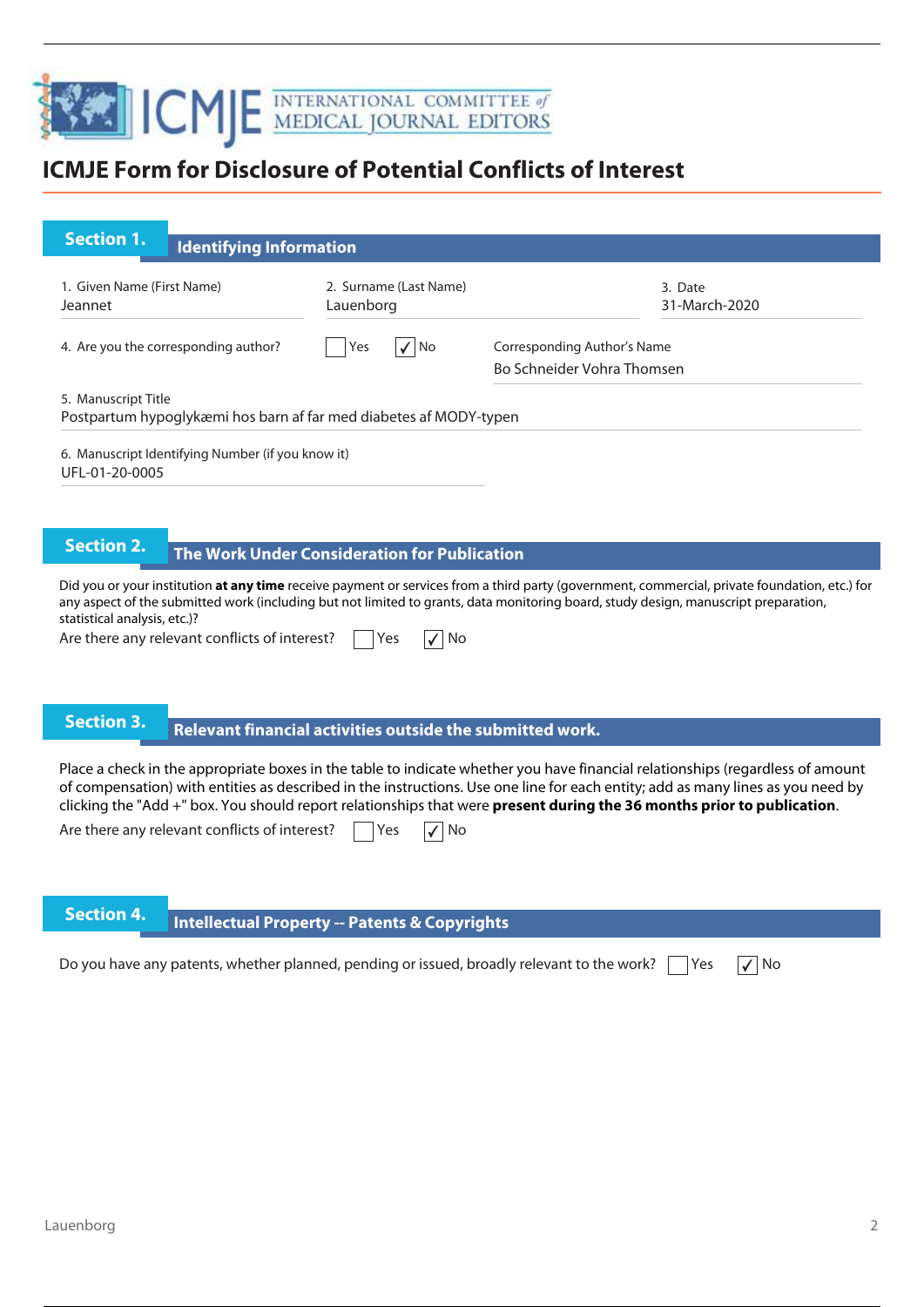

# **Section 5. Relationships not covered above**

Are there other relationships or activities that readers could perceive to have influenced, or that give the appearance of potentially influencing, what you wrote in the submitted work?

Yes, the following relationships/conditions/circumstances are present (explain below):

 $\sqrt{\frac{1}{\sqrt{\pi}}}$  No other relationships/conditions/circumstances that present a potential conflict of interest

At the time of manuscript acceptance, journals will ask authors to confirm and, if necessary, update their disclosure statements. On occasion, journals may ask authors to disclose further information about reported relationships.

# **Section 6. Disclosure Statement**

Based on the above disclosures, this form will automatically generate a disclosure statement, which will appear in the box below.

Dr. Lauenborg has nothing to disclose.

## **Evaluation and Feedback**

Please visit http://www.icmje.org/cgi-bin/feedback to provide feedback on your experience with completing this form.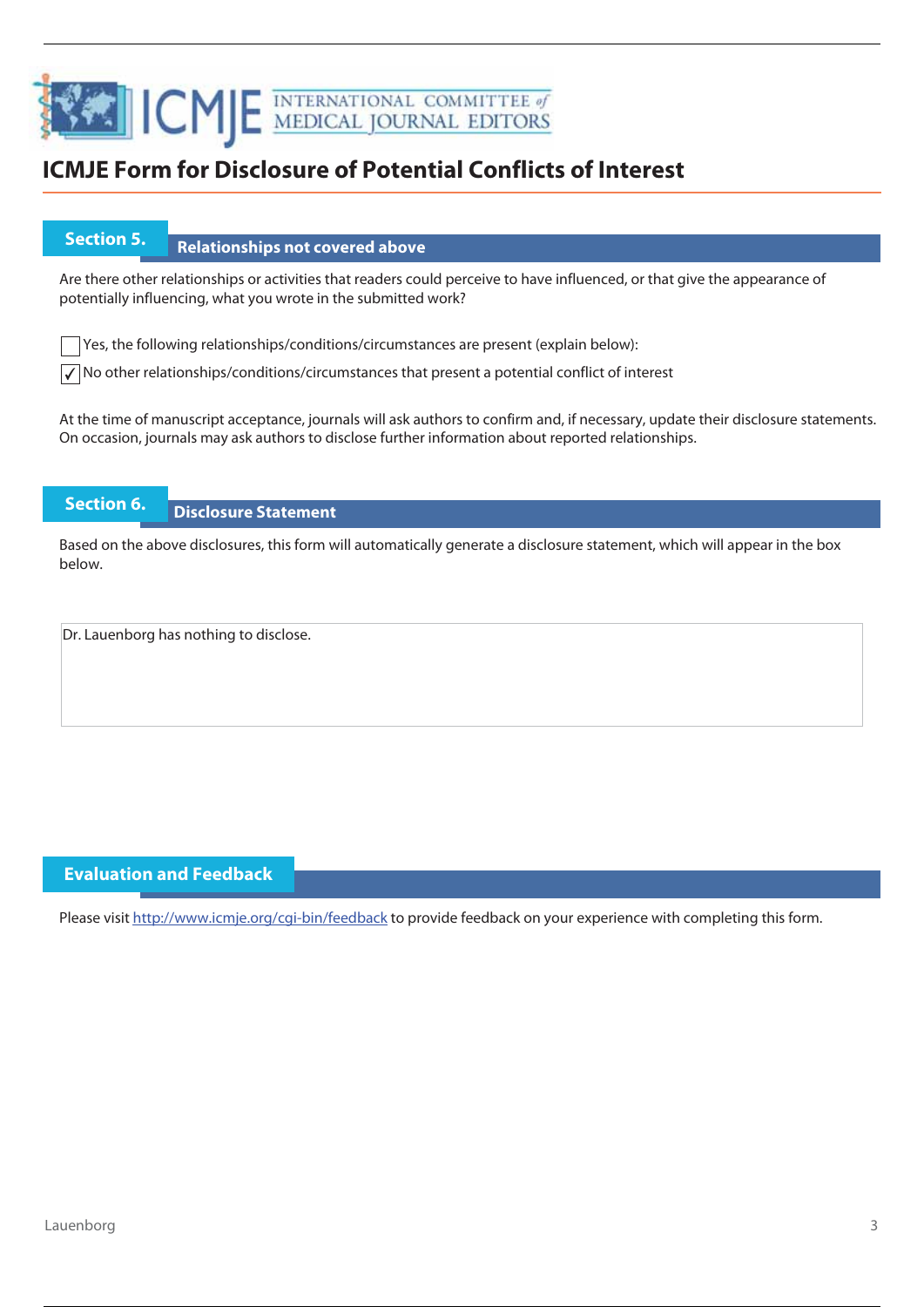

## **Instructions**

**The purpose of this form is to provide readers of your manuscript with information about your other interests that could influence how they receive and understand your work. The form is designed to be completed electronically and stored electronically. It contains programming that allows appropriate data display. Each author should submit a separate form and is responsible for the accuracy and completeness of the submitted information. The form is in six parts.** 

### **Identifying information. 1.**

### **The work under consideration for publication. 2.**

This section asks for information about the work that you have submitted for publication. The time frame for this reporting is that of the work itself, from the initial conception and planning to the present. The requested information is about resources that you received, either directly or indirectly (via your institution), to enable you to complete the work. Checking "No" means that you did the work without receiving any financial support from any third party -- that is, the work was supported by funds from the same institution that pays your salary and that institution did not receive third-party funds with which to pay you. If you or your institution received funds from a third party to support the work, such as a government granting agency, charitable foundation or commercial sponsor, check "Yes".

### **Relevant financial activities outside the submitted work. 3.**

This section asks about your financial relationships with entities in the bio-medical arena that could be perceived to influence, or that give the appearance of potentially influencing, what you wrote in the submitted work. You should disclose interactions with ANY entity that could be considered broadly relevant to the work. For example, if your article is about testing an epidermal growth factor receptor (EGFR) antagonist in lung cancer, you should report all associations with entities pursuing diagnostic or therapeutic strategies in cancer in general, not just in the area of EGFR or lung cancer.

Report all sources of revenue paid (or promised to be paid) directly to you or your institution on your behalf over the 36 months prior to submission of the work. This should include all monies from sources with relevance to the submitted work, not just monies from the entity that sponsored the research. Please note that your interactions with the work's sponsor that are outside the submitted work should also be listed here. If there is any question, it is usually better to disclose a relationship than not to do so.

 For grants you have received for work outside the submitted work, you should disclose support ONLY from entities that could be perceived to be affected financially by the published work, such as drug companies, or foundations supported by entities that could be perceived to have a financial stake in the outcome. Public funding sources, such as government agencies, charitable foundations or academic institutions, need not be disclosed. For example, if a government agency sponsored a study in which you have been involved and drugs were provided by a pharmaceutical company, you need only list the pharmaceutical company.

### **Intellectual Property. 4.**

This section asks about patents and copyrights, whether pending, issued, licensed and/or receiving royalties.

### **Relationships not covered above. 5.**

Use this section to report other relationships or activities that readers could perceive to have influenced, or that give the appearance of potentially influencing, what you wrote in the submitted work.

## **Definitions.**

**Entity:** government agency, foundation, commercial sponsor, academic institution, etc.

**Grant:** A grant from an entity, generally [but not always] paid to your organization

**Personal Fees:** Monies paid to you for services rendered, generally honoraria, royalties, or fees for consulting , lectures, speakers bureaus, expert testimony, employment, or other affiliations

**Non-Financial Support:** Examples include drugs/equipment supplied by the entity, travel paid by the entity, writing assistance, administrative support, etc**.**

**Other:** Anything not covered under the previous three boxes **Pending:** The patent has been filed but not issued **Issued:** The patent has been issued by the agency **Licensed:** The patent has been licensed to an entity, whether earning royalties or not **Royalties:** Funds are coming in to you or your institution due to your patent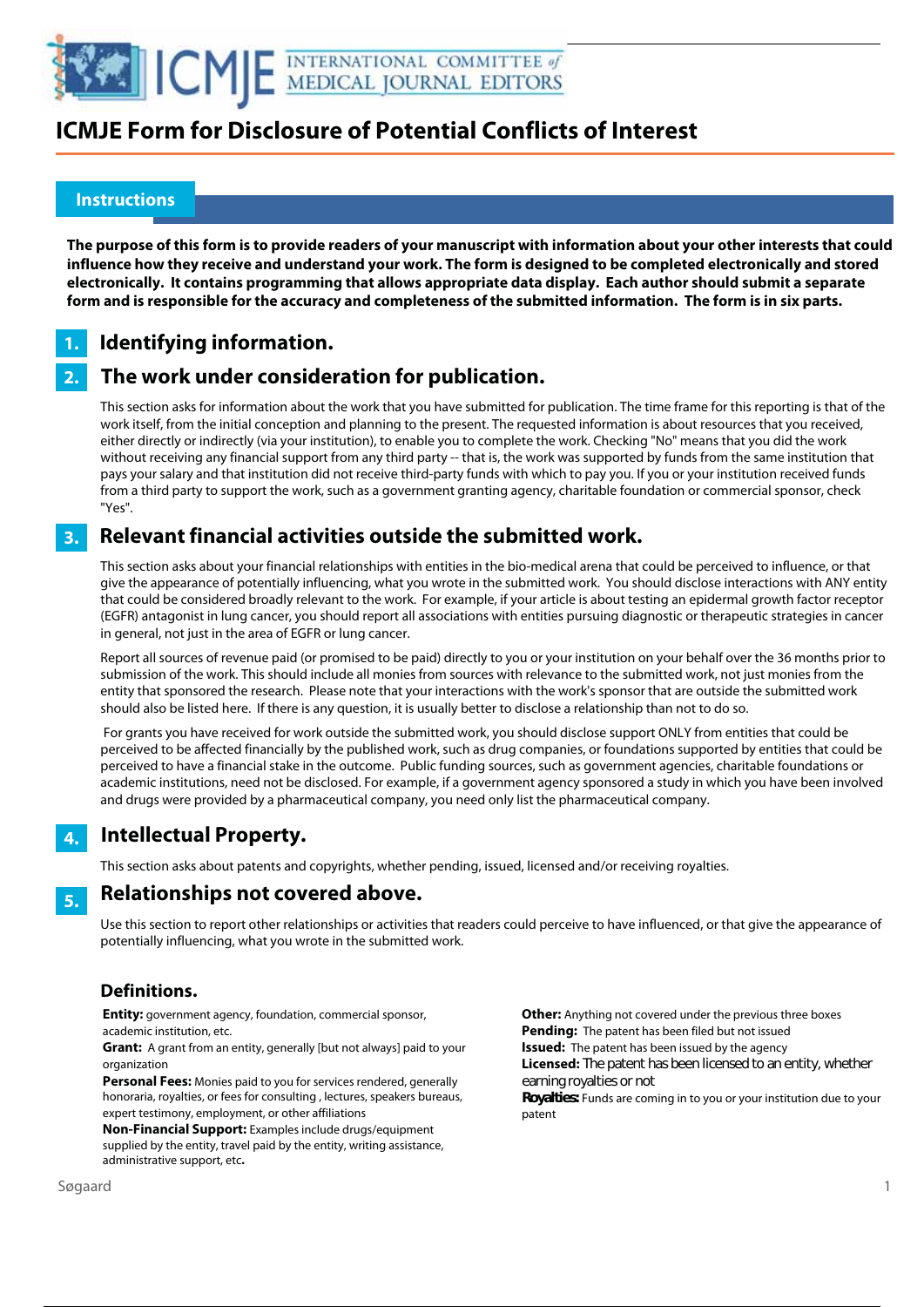

| <b>Section 1.</b><br><b>Identifying Information</b>                                                                                                                                                                                                                                                                                                                                |                                                           |                                                                                                                                                                                                                                                                                                                                                                                             |  |  |  |  |  |
|------------------------------------------------------------------------------------------------------------------------------------------------------------------------------------------------------------------------------------------------------------------------------------------------------------------------------------------------------------------------------------|-----------------------------------------------------------|---------------------------------------------------------------------------------------------------------------------------------------------------------------------------------------------------------------------------------------------------------------------------------------------------------------------------------------------------------------------------------------------|--|--|--|--|--|
| 1. Given Name (First Name)<br>Marie                                                                                                                                                                                                                                                                                                                                                | 2. Surname (Last Name)<br>Søgaard                         | 3. Date<br>26-March-2020                                                                                                                                                                                                                                                                                                                                                                    |  |  |  |  |  |
| 4. Are you the corresponding author?                                                                                                                                                                                                                                                                                                                                               | $\checkmark$<br> No<br>Yes                                | Corresponding Author's Name<br>Bo Schneider Vohra Thomsen                                                                                                                                                                                                                                                                                                                                   |  |  |  |  |  |
| 5. Manuscript Title<br>Postpartum Hypoglykæmi hos barn af far med diabetes af MODY typen                                                                                                                                                                                                                                                                                           |                                                           |                                                                                                                                                                                                                                                                                                                                                                                             |  |  |  |  |  |
| 6. Manuscript Identifying Number (if you know it)<br>UFL-01-20-0005                                                                                                                                                                                                                                                                                                                |                                                           |                                                                                                                                                                                                                                                                                                                                                                                             |  |  |  |  |  |
|                                                                                                                                                                                                                                                                                                                                                                                    |                                                           |                                                                                                                                                                                                                                                                                                                                                                                             |  |  |  |  |  |
| <b>Section 2.</b>                                                                                                                                                                                                                                                                                                                                                                  | <b>The Work Under Consideration for Publication</b>       |                                                                                                                                                                                                                                                                                                                                                                                             |  |  |  |  |  |
| Did you or your institution at any time receive payment or services from a third party (government, commercial, private foundation, etc.) for<br>any aspect of the submitted work (including but not limited to grants, data monitoring board, study design, manuscript preparation,<br>statistical analysis, etc.)?<br>Are there any relevant conflicts of interest?<br>No<br>Yes |                                                           |                                                                                                                                                                                                                                                                                                                                                                                             |  |  |  |  |  |
| <b>Section 3.</b>                                                                                                                                                                                                                                                                                                                                                                  |                                                           |                                                                                                                                                                                                                                                                                                                                                                                             |  |  |  |  |  |
|                                                                                                                                                                                                                                                                                                                                                                                    | Relevant financial activities outside the submitted work. |                                                                                                                                                                                                                                                                                                                                                                                             |  |  |  |  |  |
| Are there any relevant conflicts of interest?                                                                                                                                                                                                                                                                                                                                      | $\bar{\checkmark}$<br>No<br>Yes                           | Place a check in the appropriate boxes in the table to indicate whether you have financial relationships (regardless of amount<br>of compensation) with entities as described in the instructions. Use one line for each entity; add as many lines as you need by<br>clicking the "Add +" box. You should report relationships that were present during the 36 months prior to publication. |  |  |  |  |  |

# **Intellectual Property -- Patents & Copyrights**

| Do you have any patents, whether planned, pending or issued, broadly relevant to the work? $\Box$ Yes $\Box$ No |  |  |  |
|-----------------------------------------------------------------------------------------------------------------|--|--|--|
|-----------------------------------------------------------------------------------------------------------------|--|--|--|